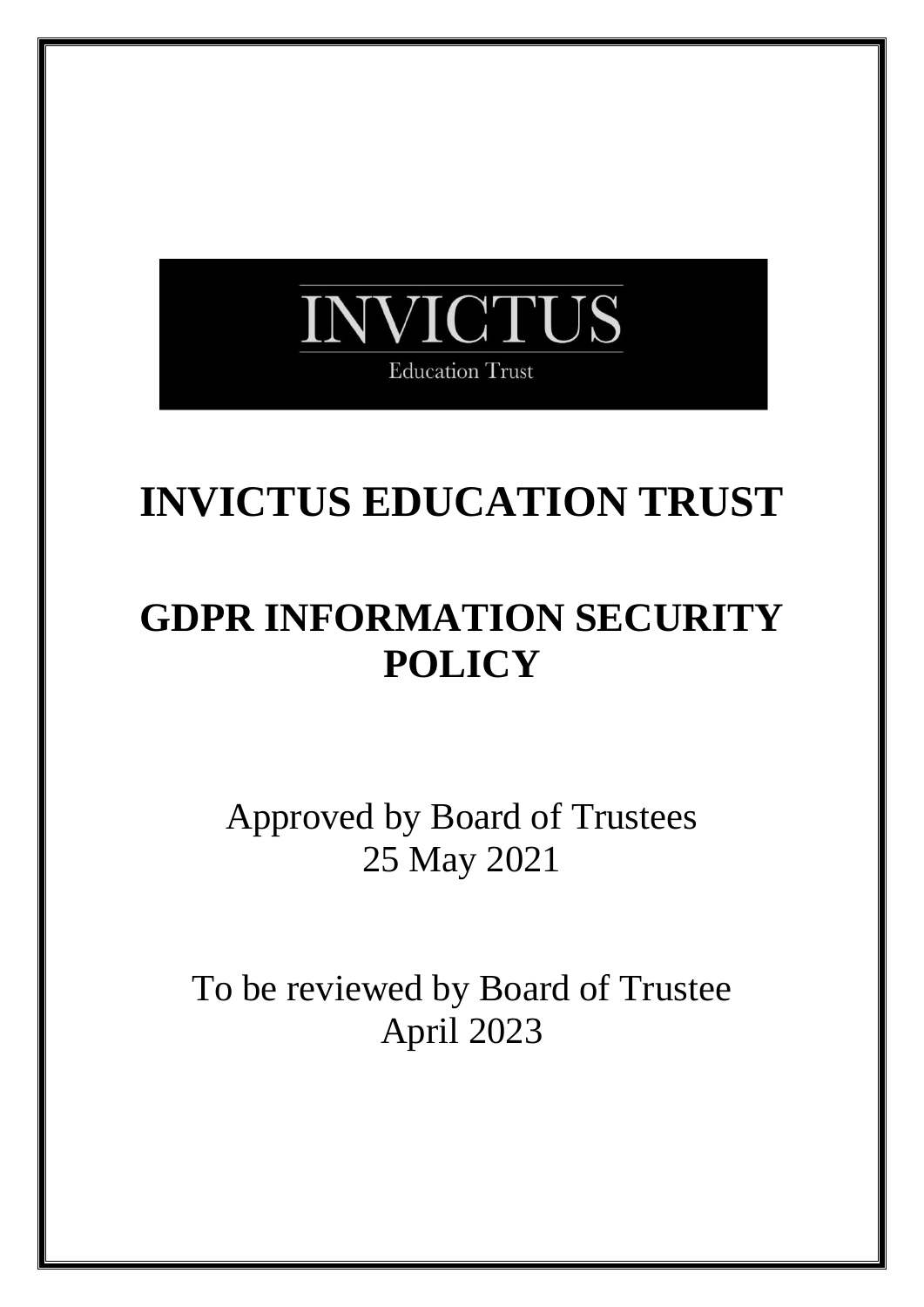### **Document Provenance**

## **GDPR Information Security Policy**

| Committee Approval Level        | <b>Board of Trustees</b>              |
|---------------------------------|---------------------------------------|
| Policy Author/Responsibility    | Chief Operating Officer – Julie Duern |
| <b>Policy First Implemented</b> | July 2018                             |
| Frequency of Review             | Every 2 Years                         |
| <b>Next Review Date</b>         | April 2021                            |
| Policy Approved by Committee    | 25 May 2021                           |
| <b>Next Review Date</b>         | April 2023                            |

### **Contents Page**

| 1. Introduction                              | 3 |
|----------------------------------------------|---|
| 2. Policy Statement                          | 3 |
| 3. Purpose                                   | 3 |
| 4. Scope                                     |   |
| 5. Objectives                                |   |
| 6. Procedures & Guidelines                   |   |
| 6.1 Security Classification                  |   |
| 6.2 Access Information                       | 4 |
| 6.3 Secure Disposal of Information           | 5 |
| 6.4 Information on Desks, Screens & Printers | 5 |
| 6.5 Data Encryption                          | 5 |
| 6.6 Remote Access                            |   |
| 6.7 Firewalls & Malware                      |   |
| 7. Security Breach Management                |   |
| 7.1 Introduction                             |   |
| 7.2 Breach Management Approach               |   |
| 8. Responsibilities                          |   |

Invictus Education Trust Information Security Policy April 2021 – Mrs J Duern 2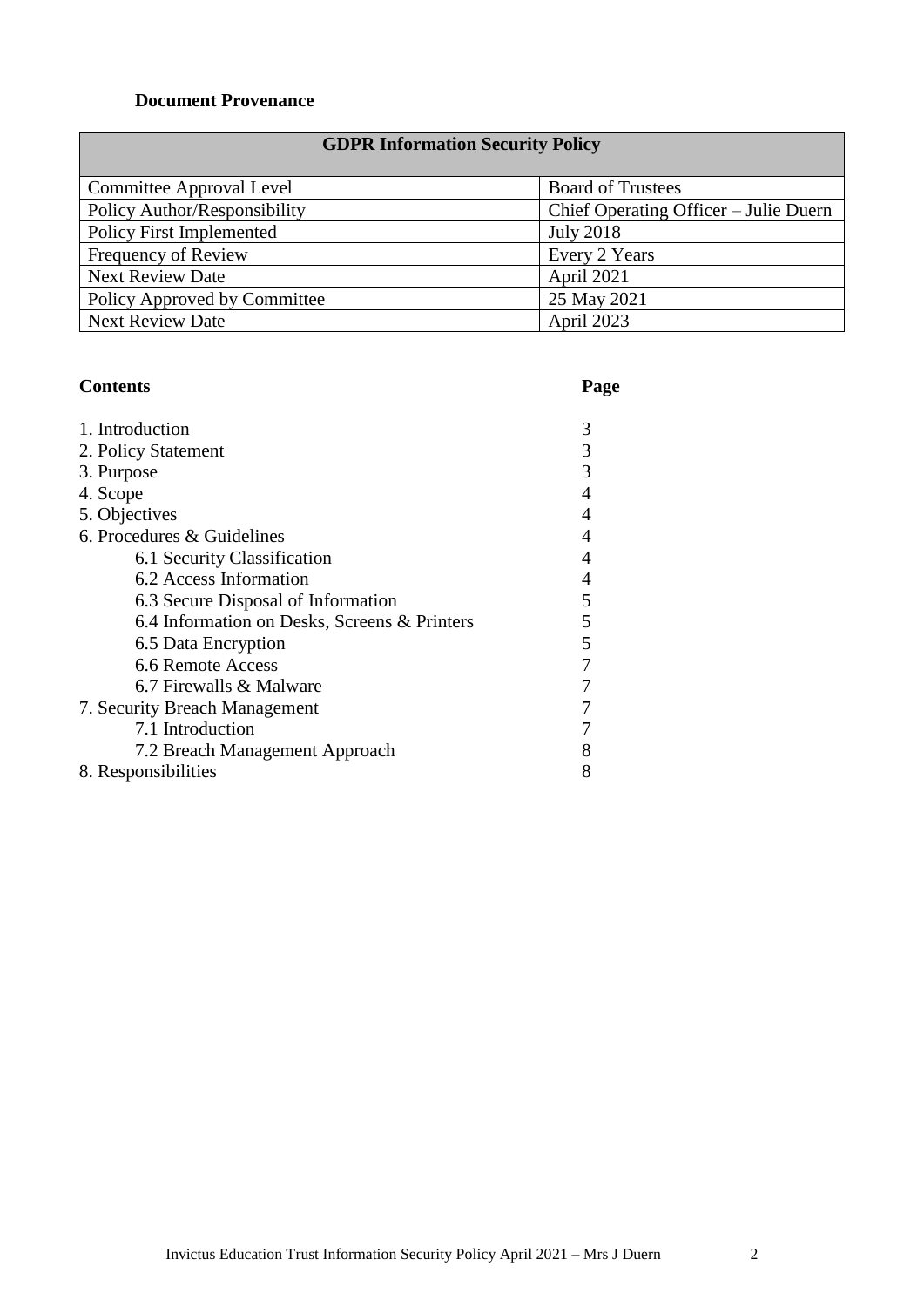#### **1. Introduction**

Invictus Education Trust has an extensive and robust Information Security Program that consists of a vast array of policies, procedures, controls and measures. This Information Security Policy is the foundation of this program and ties together all other policies as they relate to information security and data protection.

The Trust's Information Security Policy covers all aspects of how we identify, secure, manage, use and dispose of information and physical assets as well as acceptable use protocols, remote access, password and encryptions. To ensure that the importance of each information security area is not missed or vague, we use separate policies and procedures for each information security area and where applicable, reference these external policies in this document.

All information security policies and procedures should be read and referred to in conjunction with each other, as their meaning, controls and measures often overlap. The policies and documents that form part of the Trust's Information Security Programme are:

- Information Security Policy
- Risk Assessment Policy & Procedures
- Business Continuity Plan
- Access Control & Password Policy
- Data Retention & Erasure Policy
- Data Protection Policy & Procedure
- Data Breach Policy

#### **2. Policy Statement**

Information and physical security is the protection of the information and data that the Trust creates, handles and processes in terms of its confidentiality, integrity and availability from an ever-growing number and wider variety of threats, internally and externally. Information security is extremely important as an enabling mechanism for information sharing between other parties.

The Trust is committed to preserving Information Security of all physical, electronic and intangible information assets across the schools/business, including, but not limited to all operations and activities.

We aim to provide information and physical security to:

- Protect Student/Parent & Employee Data
- Protect Third Party and Client Data
- Preserve the integrity of the Trust and our reputation
- Comply with legal, statutory, regulatory and contractual compliance
- Ensure business continuity and minimum disruption
- Minimise and mitigate against business risk

#### **3. Purpose**

The purpose of this document is to provide the Trust's statement of intent on how it provides information security and to reassure all parties involved with the Trust that their information is protected and secure from risk at all times.

The information the Trust manages will be appropriately secured to protect against the consequences of breaches of confidentiality, failures of integrity, or interruptions to the availability of that information.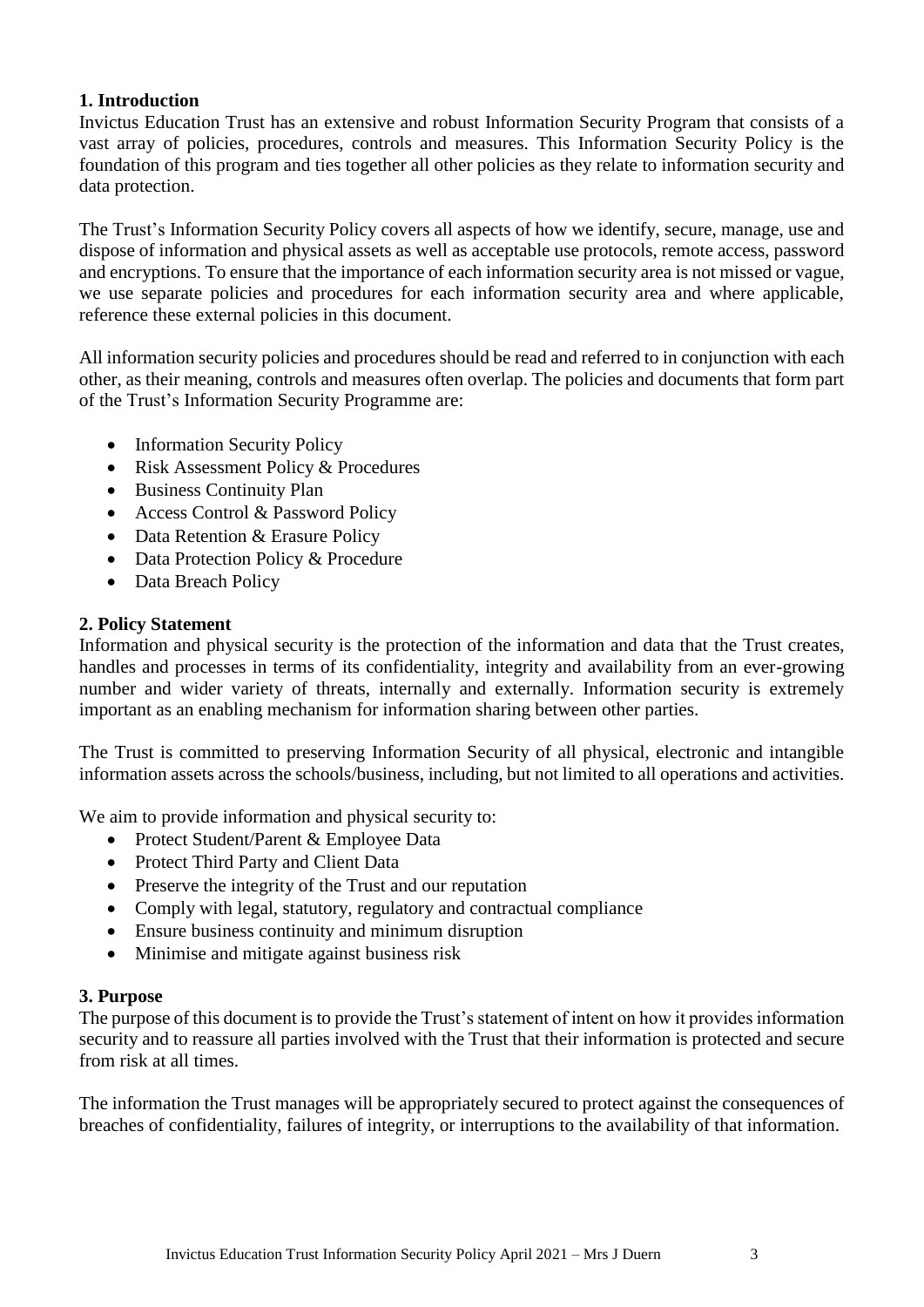#### **4. Scope**

This policy applies to all staff within the Trust *(meaning permanent, fixed term, and temporary staff, any third-party representatives or sub-contractors, agency workers, volunteers, interns and agents engaged with the Trust),* and pertains to the processing of personal information. Adherence to this policy is mandatory and non-compliance could lead to disciplinary action.

#### **5. Objectives**

The Trust has adopted the below set of principles and objectives to outline and underpin this, policy and any associated information security procedures:

- Information will be protected in line with all our data protection and security policies and the associated regulations and legislation, notably those relating to data protection, human rights and the Freedom of Information Act.
- All information assets will be documented on an Information Asset Register (IAR) by the Network Managers and will be assigned a nominated owner who will be responsible for defining the appropriate uses of the asset and ensuring that appropriate security measures are in place to protect it
- All information will be classified according to an appropriate level of security and will only be made available solely to those who have a legitimate need for access and who are authorised to do so
- It is the responsibility of all individuals who have been granted access to any personal or confidential information, to handle it appropriately in accordance with its classification and the data protection principles
- Information will be protected against unauthorised access and we will use encryption methods as set out in the above objectives in this policy
- Compliance with this Information Security and associated policies will be enforced and failure to follow either this policy or its associated procedures will result in disciplinary action

The Network Managers have the overall responsibility for the governance and maintenance of this document and its associated procedures and will review it regularly to ensure this it is still fit for purpose and compliant with all legal, statutory and regulatory requirements and rules.

#### **6. Procedures & Guidelines**

#### **6.1 Security Classification**

Each information asset will be assigned a security classification by the asset owner or Information Security Officer, which will reflect the sensitivity of the asset. Classifications will be listed on the Information Asset Register.

#### **6.2 Access to Information**

Staff at the Trust will only be granted access to the information that they need to fulfil their role within the organisation. Staff who have been granted access must not pass on information to others unless they have also been granted access through appropriate authorisation. Refer to the Trust's Access Management Policy for protocols and more information.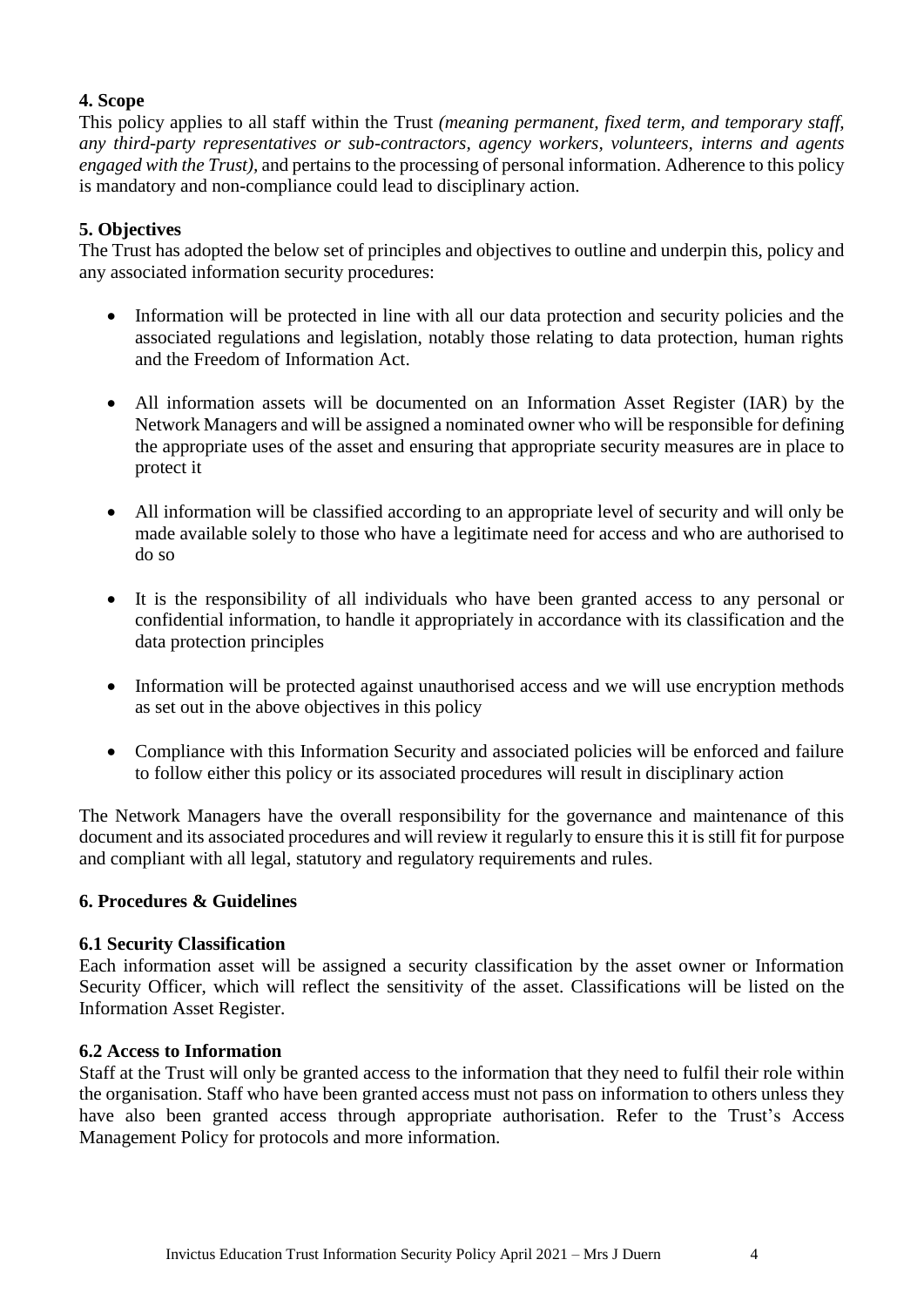#### **6.3 Secure Disposal of Information**

Care needs to be taken to ensure that information assets are disposed of safely and securely and confidential paper waste must be disposed of in accordance with relevant procedures on secure waste disposal. Where, an external shredding service provider is employed, secure paper disposal bins/bags are located in each office, and used in all instances of confidential paper disposal.

Electronic information must be securely erased or otherwise rendered inaccessible prior to leaving the possession of the Trust, unless an approved disposal contractor undertakes the disposal under contract.

In cases where a storage system *(for example a computer disc)* is required to be returned to a supplier it should be securely erased before being returned unless contractual arrangements are in place with the supplier which guarantee the secure handling of the returned equipment. Refer to the Trust's Retention Policy for protocols and more information.

#### **6.4 Information on Desks, Screens and Printers**

Members of staff who handle confidential paper documents should respond appropriately to protect against unauthorised disclosure, particularly when they are away from their desks. Confidential documents should be locked away overnight, at weekends and at other unattended times.

Care should also be taken when printing confidential documents to prevent unauthorised disclosure. Computer screens on which confidential or sensitive information is processed or viewed should be sited in such a way that unauthorised persons cannot view them and all computers should be locked while unattended.

#### **6.5 Data Encryption**

Encryption methods are always used to protect confidential and personal information within the Trust and when transmitted across data networks. We also use encryption methods when accessing the Trust's network services, which requires authentication of valid credentials *(usernames and passwords)*.

Where confidential data is stored on mobile devices *(for example, laptops, tablets, smartphones, external hard drives, USB sticks, digital recorders)* the devices themselves are be encrypted (*using "full disk" encryption*), irrespective of ownership. Where strictly confidential data is stored in public, cloud based storage facilities the data must be encrypted prior to storing to ensure that it is not possible for the cloud service provider to decrypt the data.

Where data is subject to an agreement with an external organisation, the data should be handled *(stored, transmitted or processed)* in accordance with the organisation has specified encryption requirements.

Where there is a requirement to remove or transfer personal information outside of the Trust, it is always kept in an encrypted format. Encryption is used whenever appropriate on all remote access connections to the organisation's network and resources. The Trust also has documented protocols for the management and use of electronic keys, with a view to controlling both the encryption and decryption of confidential and sensitive information.

All confidential and restricted information transmitted via email is encrypted. Where a secret key is provided to decrypt, this is done so in a separate format to the original email.

#### **6.5.1 Encryption Keys**

#### **Definitions**

• *Encryption:* This is the process of locking up (*encrypting*) information using cryptography. Such information appears illegible if access, unless a corresponding key is used to decrypt the data.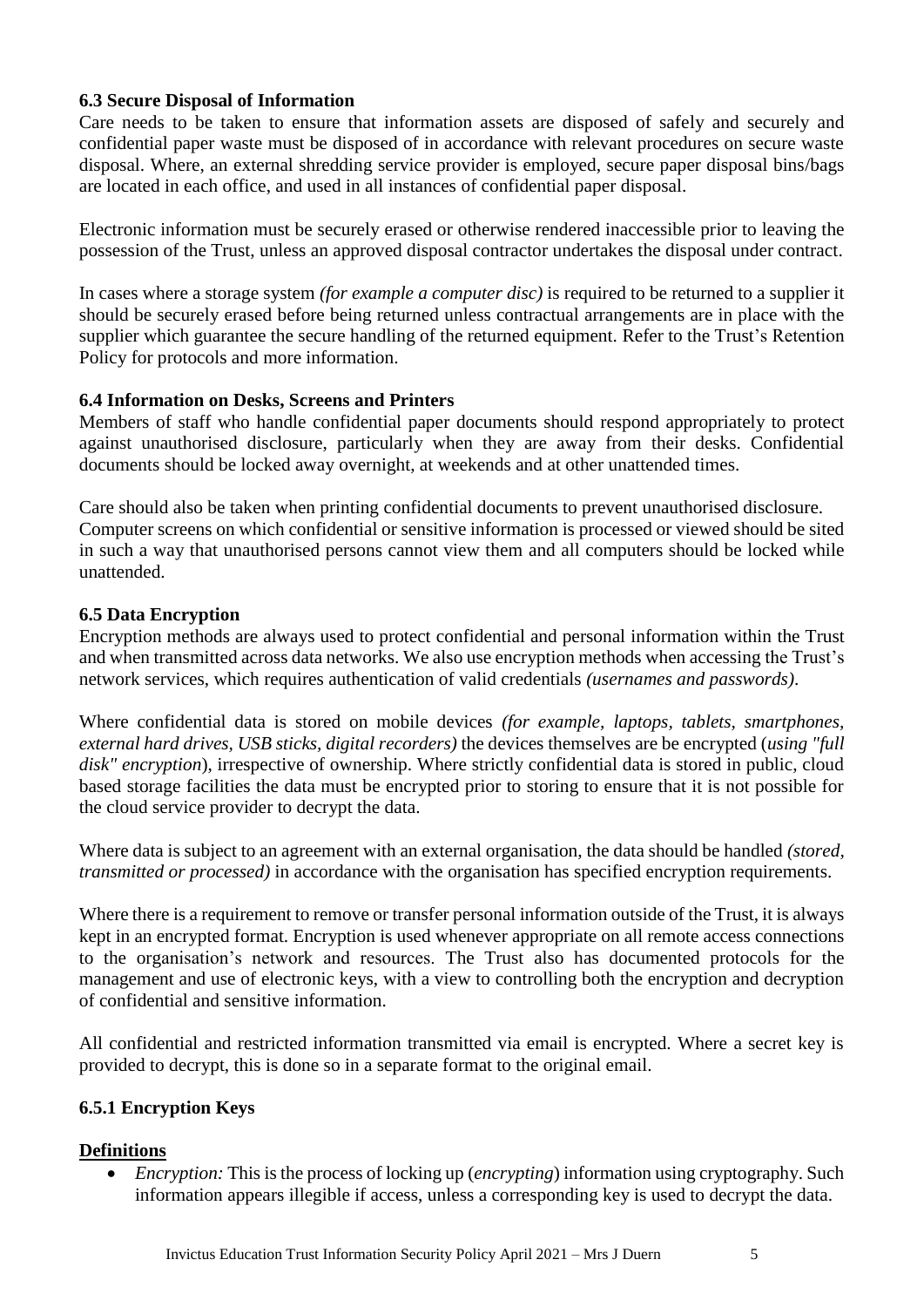• *Decryption:* The process of unlocking the encrypted information via a key.

The Trust utilises both asymmetric and symmetric key encryption algorithms, dependant on the systems, purpose and information. The type of encryption is decided by the Network Managers after assessing the requirements of the information and transfer.

- *Asymmetric Key Encryption Algorithms:* A type of encryption algorithm whereby two different keys are used. One key is for encrypting the information and the other for decrypting. This type is also known as public-key encryption.
- Symmetric Algorithms: also referred to as *"secret key encryption",* and use the same key for both encryption and decryption.

#### **6.5.2 Approved Encryption Algorithms and Protocols**

The Trust uses a variety of encryption methods dependant on the nature of the information being, stored or transferred its location, and its use. Below are the standard and acceptable forms of encryption used by the Trust.

Symmetric Key Encryption Algorithms

- Triple Data Encryption Standard (3DES)- Minimum encryption key length of 168 bits
- Advanced Encryption Standard (AES)- Minimum encryption key length of 256 bits

Asymmetric Key Encryption Algorithms

- Digital Signature Standard (DSS)
- Elliptic Curve Digital Signature Algorithm (ECDSA)

#### Encryption Protocols

- IPSEC *(IP Security)*
- SSH (*Secure Shell)*
- TLS (*Transport Layer Security)*
- HTTPS Secure Hypertext Transfer Protocol

#### **6.5.3 Key Use & Protocols**

Encryption key management is fully automated and all private keys are kept secure, restricted and confidential. Whilst keys are in transit and/or storage, they are always encrypted.

Due to their nature, when the Trust uses symmetric encryption key algorithms, there is a requirement to share the secret key with the recipient. Protecting and securing the key for sharing is paramount to protecting the information the key encrypts, and so encrypting the key itself is a mandatory requirement. During distribution and transfer, the symmetric encryption keys are always encrypted using a stronger algorithm with a key of the longest key length for that algorithm.

The Trust's aim when encrypting secret keys is to afford them a higher, more stringent level of protection than the encryption used to protect the data. When keys are at rest, they are again secured with encryption methods, equal to or higher than the existing encryption level.

Where asymmetric algorithms are used, the public key is passed to the certificate authority to be included in the digital certificate that will be issued to the end user. Once the digital certificate is issued, it is then made available to all relevant parties. The corresponding private key is only made available to the end user who is in receipt of the corresponding digital certificate.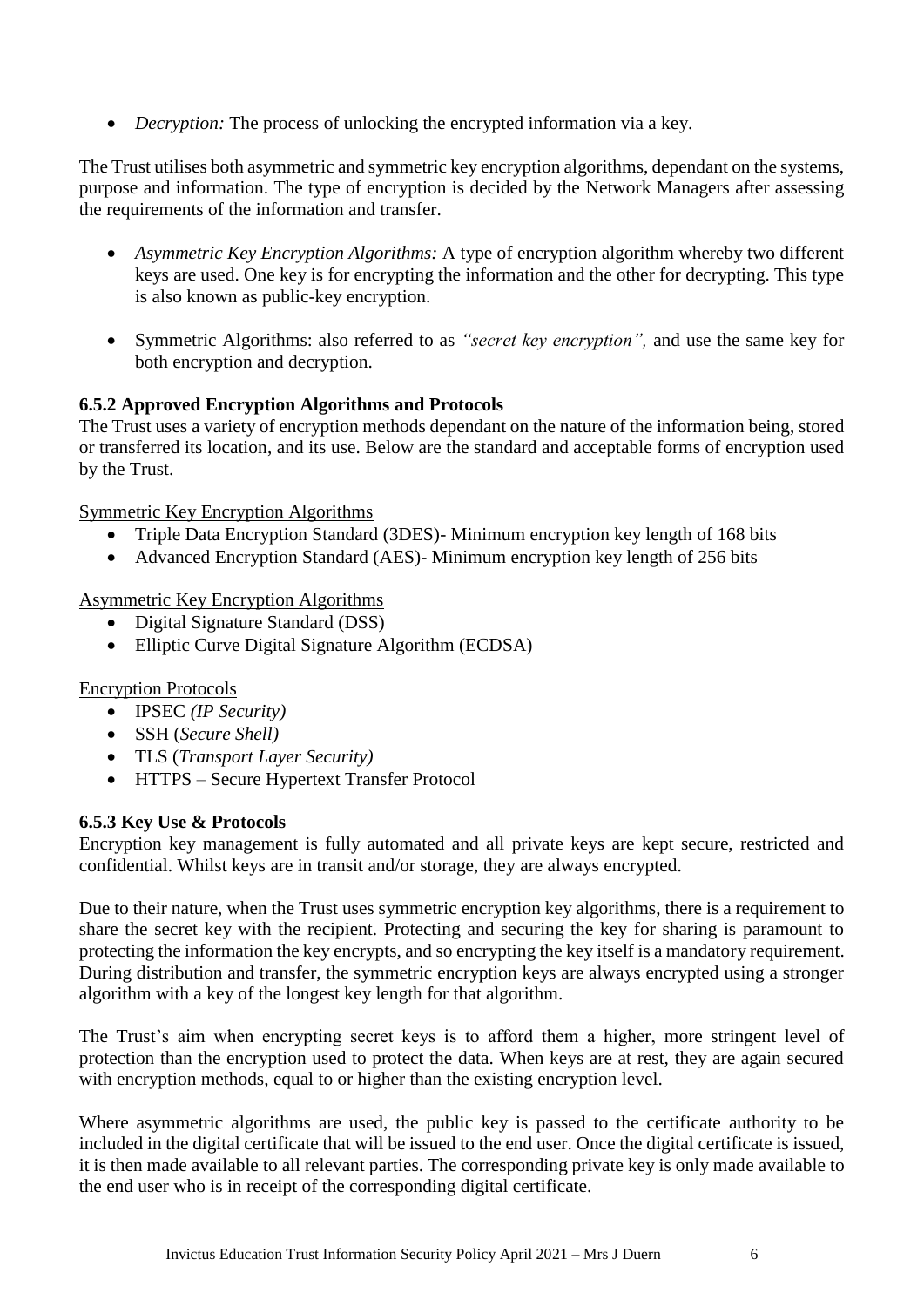#### **6.6 Remote Access**

It is the responsibility of all the Trust's employees with remote access privileges to the Trusts network, to ensure that their remote access connection is given the same consideration as the user's on-site connection to the Trust.

- Secure remote access must be strictly controlled
- Control will be enforced via one-time password authentication or public/private keys with strong pass-phrases
- At no time, should any of the Trusts employees provide their login or email password to anyone else
- The Trust's employees with remote access privileges must ensure that their Trust owned or personal computer/workstation, which is remotely connected to the Trust's network, is not connected to any other network at the same time, except for personal networks that are under the complete control of the user.
- All hosts that are connected to the Trust's internal networks via remote access must use the most up-to-date anti-virus software

#### **6.7 Firewalls & Malware**

Invictus Education Trust understands that adequate and effective firewalls, malware and protected gateways are one of the main and first lines of defence against breaches via the internet and our networks.

We utilise configured firewalls and have daily anti-virus applications running on all computers, networks and servers. The Network Managers are responsible for checking the log of all scans and for keeping these applications updated and compliant.

Systems are regularly scanned and assessed for unused and outdated software, with the aim of reducing potential vulnerabilities, and we routinely remove such software and services from our devices where applicable.

The Network Managers also have full responsibility for ensuring that the latest application and software updates and/or patches are downloaded and installed, keeping our security tools current and effective. Security software is reviewed and updated monthly, or sooner where updates or patches have been released.

#### **7. Security Breach Management**

#### **7.1 Introduction**

The Trust's definition of a breach for the purposes of this and related documents is a divergence from any standard operating procedure (SOP), which causes a failure to meet the required compliance standards as laid out by our own compliance program objectives and/or those of any regulatory body. Compliance in this document means any area of business that is subject to rules, laws or guidelines set out by a third party which are to be followed and which, when breached, could cause emotional, reputational or financial damage to a third party.

#### **7.2 Breach Management Approach**

The Trust has robust objectives and controls in place for preventing security breaches and for managing them if they do occur. Due to the nature of our business, the Trust processed and stores a vast amount